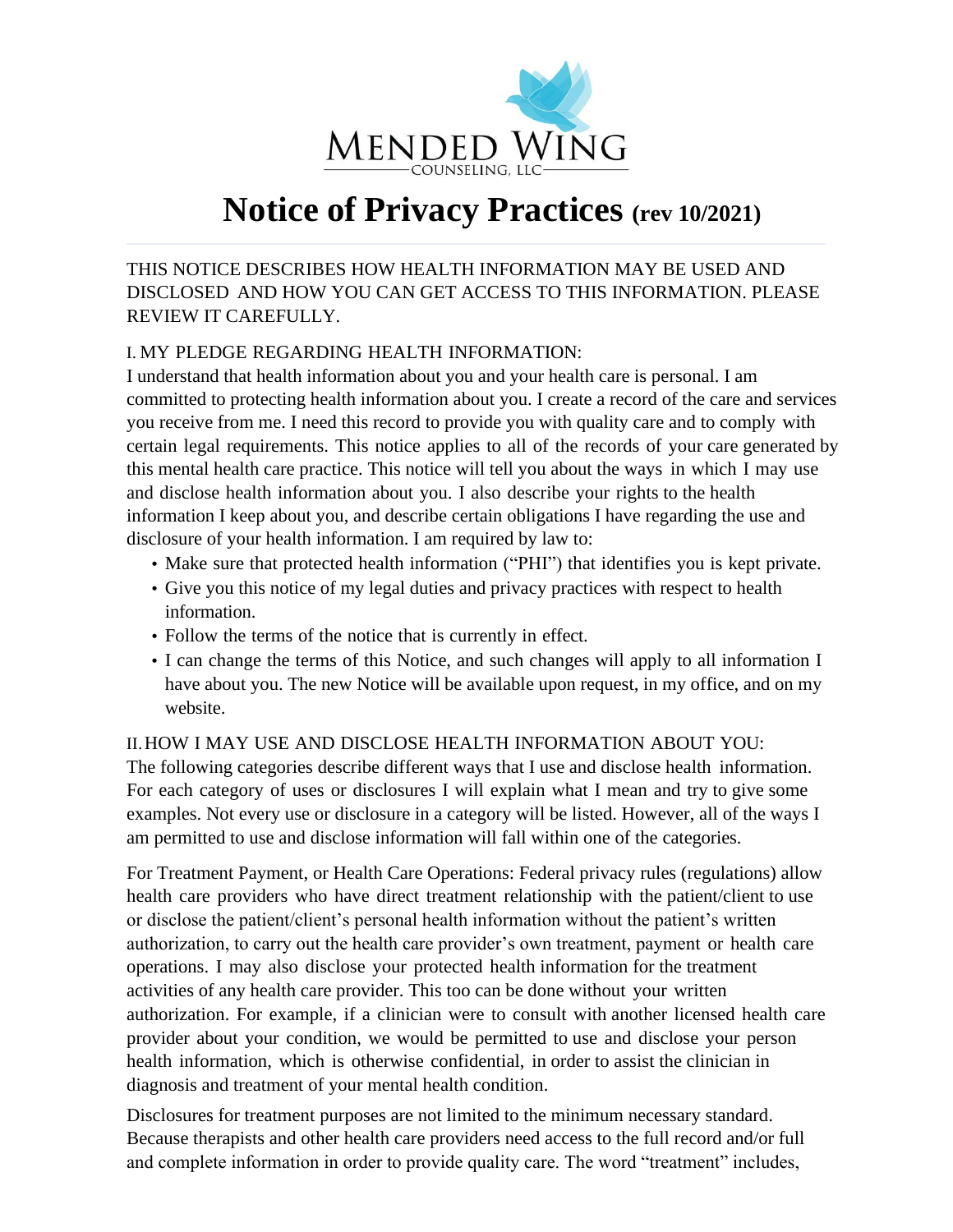

third party, consultations between health care providers and referrals of a patient for health care from one health care provider to another.

Lawsuits and Disputes: If you are involved in a lawsuit, I may disclose health information in response to a court or administrative order. I may also disclose health information about your child in response to a subpoena, discovery request, or other lawful process by someone else involved in the dispute, but only if efforts have been made to tell you about the request or to obtain an order protecting the information requested.

## III.CERTAIN USES AND DISCLOSURES REQUIRE YOUR AUTHORIZATION:

Psychotherapy Notes. I do keep "psychotherapy notes" as that term is defined in 45 CFR § 164.501, and any use or disclosure of such notes requires your Authorization unless the use or disclosure is:

- a) For my use in treating you.
- b) For my use in training or supervising mental health practitioners to help them improve their skills in group, joint, family, or individual counseling or therapy.
- c) For my use in defending myself in legal proceedings instituted by you.
- d) For use by the Secretary of Health and Human Services to investigate my compliance with HIPAA.
- e) Required by law and the use or disclosure is limited to the requirements of such law.
- f) Required by law for certain health oversight activities pertaining to the originator of the psychotherapy notes.
- g) Required by a coroner who is performing duties authorized by law.
- h) Required to help avert a serious threat to the health and safety of others.

Marketing Purposes. As a therapist, I will not use or disclose your PHI for marketing purposes.

Sale of PHI. As a therapist, I will not sell your PHI in the regular course of my business.

IV.CERTAIN USES AND DISCLOSURES DO NOT REQUIRE YOUR AUTHORIZATION. Subject to certain limitations in the law, I can use and disclose your PHI without your Authorization for the following reasons:

When disclosure is required by state or federal law, and the use or disclosure complies with and is limited to the relevant requirements of such law.

For public health activities, including reporting suspected child, elder, or dependent adult abuse, or preventing or reducing a serious threat to anyone's health or safety.

For health oversight activities, including audits and investigations.

For judicial and administrative proceedings, including responding to a court or administrative order, although my preference is to obtain an Authorization from you before doing so.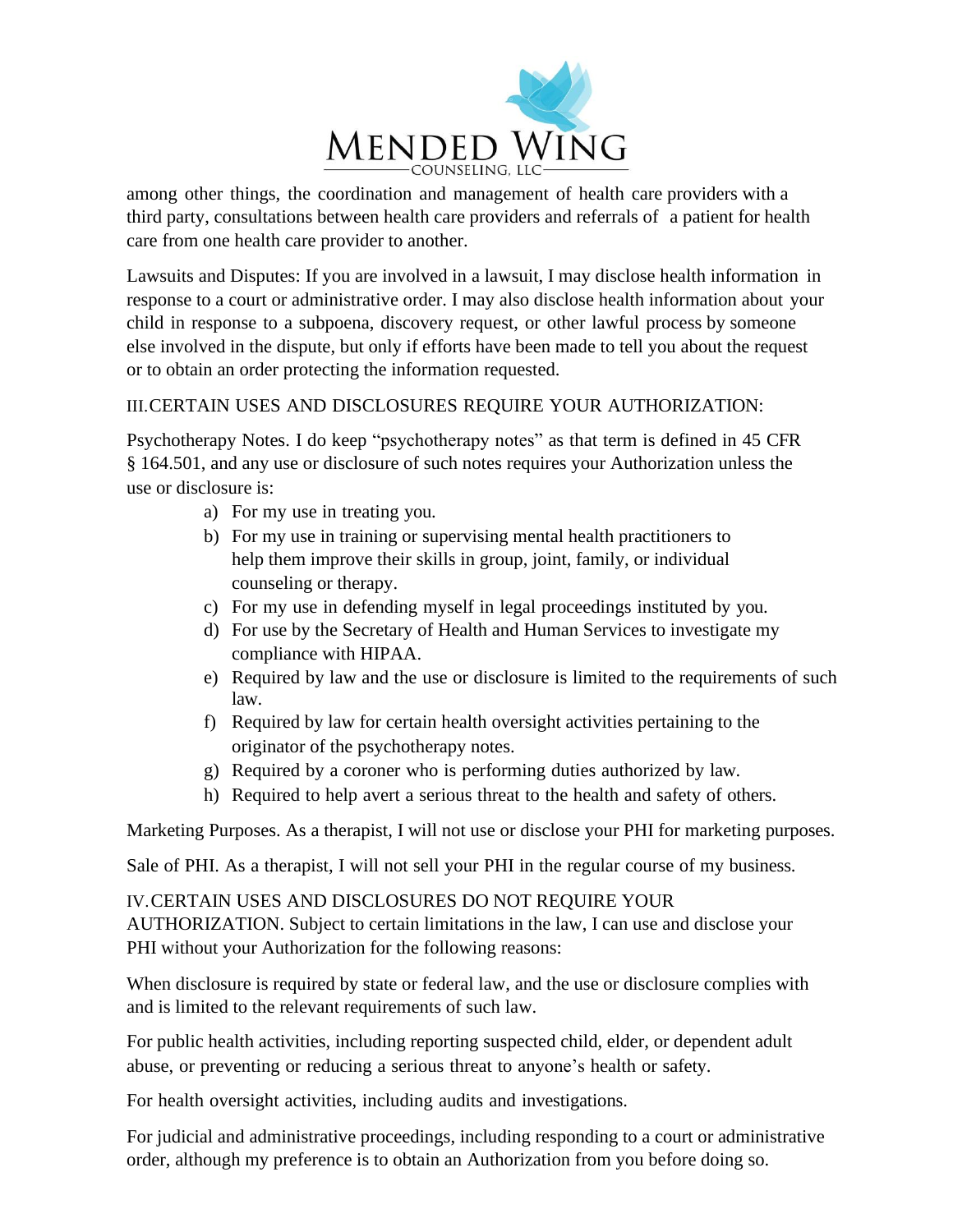

For law enforcement purposes, including reporting crimes occurring on my premises.

To coroners or medical examiners, when such individuals are performing duties authorized by law.

For research purposes, including studying and comparing the mental health of patients who received one form of therapy versus those who received another form of therapy for the same condition.

Specialized government functions, including, ensuring the proper execution of military missions; protecting the President of the United States; conducting intelligence or counterintelligence operations; or, helping to ensure the safety of those working within or housed in correctional institutions.

For workers' compensation purposes. Although my preference is to obtain an Authorization from you, I may provide your PHI in order to comply with workers' compensation laws.

Appointment reminders and health related benefits or services. I may use and disclose your PHI to contact you to remind you that you have an appointment with me. I may also use and disclose your PHI to tell you about treatment alternatives, or other health care services or benefits that I offer.

# V.CERTAIN USES AND DISCLOSURES REQUIRE YOU TO HAVE THE OPPORTUNITY TO OBJECT.

Disclosures to family, friends, or others. I may provide your PHI to a family member, friend, or other person that you indicate is involved in your care or the payment for your health care, unless you object in whole or in part. The opportunity to consent may be obtained retroactively in emergency situations.

## VI.YOU HAVE THE FOLLOWING RIGHTS WITH RESPECT TO YOUR PHI:

The Right to Request Limits on Uses and Disclosures of Your PHI. You have the right to ask me not to use or disclose certain PHI for treatment, payment, or health care operations purposes. I am not required to agree to your request, and I may say "no" if I believe it would affect your health care.

The Right to Request Restrictions for Out-of-Pocket Expenses Paid for In Full. You have the right to request restrictions on disclosures of your PHI to health plans for payment or health care operations purposes if the PHI pertains solely to a health care item or a health care service that you have paid for out-of-pocket in full.

The Right to Choose How I Send PHI to You. You have the right to ask me to contact you in a specific way (for example, home or office phone) or to send mail to a different address, and I will agree to all reasonable requests.

The Right to See and Get Copies of Your PHI. Other than "psychotherapy notes," you have the right to get an electronic or paper copy of your medical record and other information